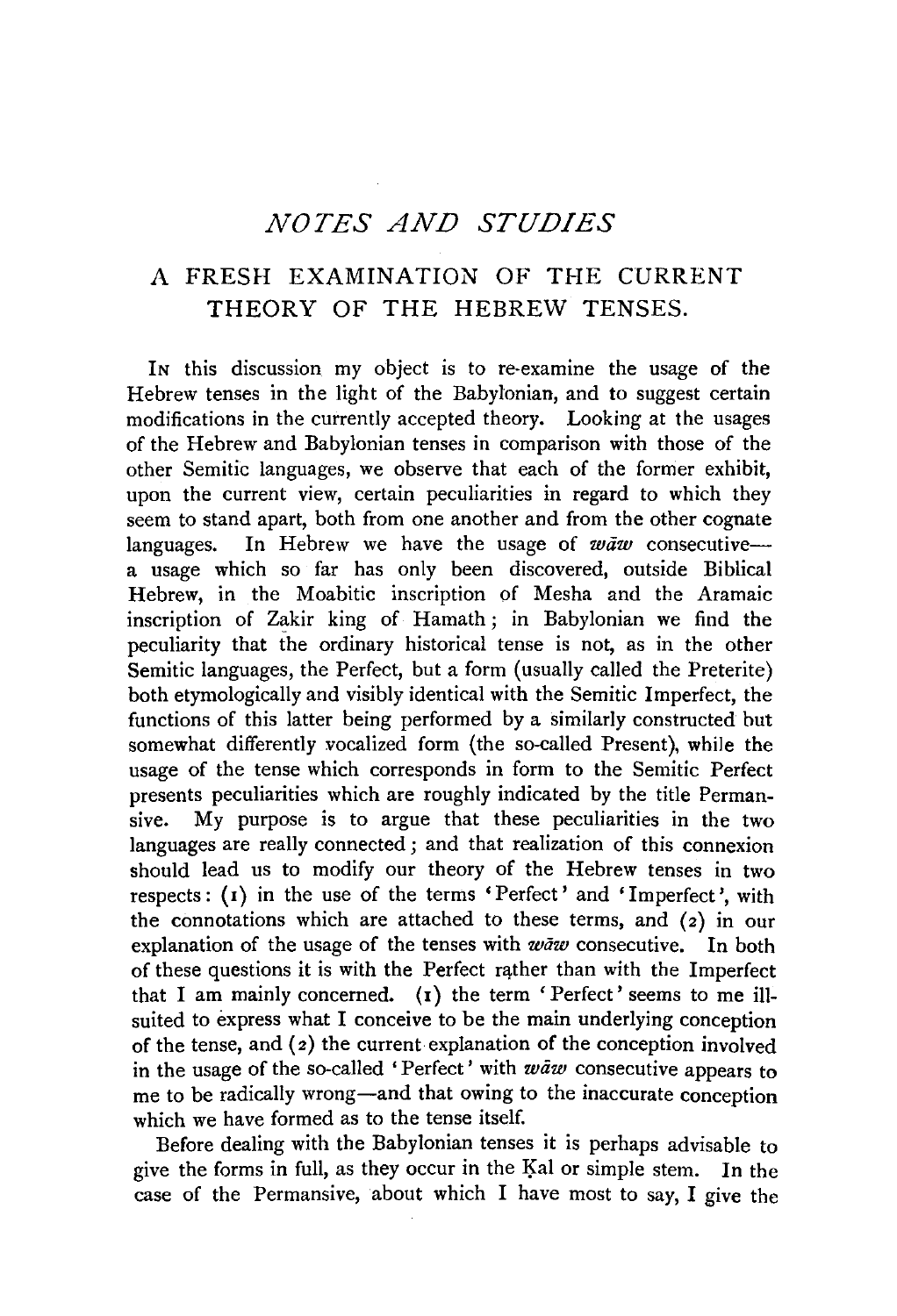parallel Perfect forms of the other principal Semitic languages, using, for convenience sake, the conventional paradigm root '<sub>-</sub>

| Sing. | Bab.      | Aram.                 | Heb.                   | Arab.      | Ethiop.    |
|-------|-----------|-----------------------|------------------------|------------|------------|
| 3 m.  | katil     | ketal                 | kātál                  | kátala     | katála     |
| 3 f.  | katlat    | kitlat                | kātelá                 | kátalat    | katálat -  |
| 2 m.  | katlât(a) | kotalt(a)             | kātáltā                | katálta    | katálka    |
| 2 f.  | katlâti   | ketalt(î)             | ķātált(î) ª            | katálti    | katalkî    |
| I C.  | ķaṭlâk(u) | kitlēt                | kātáltî                | katáltu    | katálkû    |
| Plur. |           |                       |                        |            |            |
| 3 m.  | katlû     | ketalû                | kāt∘lű                 | kátalû     | katálû     |
| 3 f.  | katlâ     | k <sup>e</sup> talâ   | $(k\bar{a}$ telã) $^3$ | katálna    | katálâ     |
| 2 m.  | katlâtunu | k <sup>e</sup> taltûn | k <sup>e</sup> taltém  | katáltum   | katalkémmû |
| 2 f.  |           | k <sup>e</sup> taltēn | ketaltén               | kataltúnna | katalkén   |
| IC.   | katlâni   | k⊕talnā               | kātálnû                | katálnâ    | katálna    |

The Babylonian Present and Preterite run as follows :-

| Sing.             | Present.       | Preterite. |
|-------------------|----------------|------------|
| 3 m.              | ikát(t)al      | iktul      |
| 3f.               | takat(t)al     | taktul     |
| 2 m.              | taķát(t)al     | taktul     |
| 2 f.              | takát(t)alî    | taktulî    |
| IC.               | aķát(t)al      | aķtul      |
| Plur.             |                |            |
| 3 m.              | ikát(t)alû(ni) | iķṭulû(ni) |
| $\mathfrak{Z}$ f. | iķát(t)alâ(ni) | iķtulâ(ni) |
| 2 m.              | takát(t)alû    | taķtulû    |
| 2 f.              | taķát(t)alâ    | taķtulâ    |
| 1 с.              | niķát(t)al     | niktul     |

<sup>1</sup> The root is unknown in Babylonian, and occurs in Biblical Hebrew only as an Aramaism (Ps. cxxxix 19; Job xiii 15, xxiv 14). In Arabic and Ethiopic the middle consonant is  $\eta$  and not  $\Delta$ .

2 For instances of the form קמלתי cf. Gesenius-Kautzsch § 44h.

s The survival of the 3rd fem. plur. in Hebrew is somewhat doubtful, but it seems natural so to explain forms ending in  $\overline{1}_{++}$  with fem. plur. subject. In many (though not in all) of these the Massoretes have substituted the termination  $\mathcal{F}_{-}$ , which came regularly to be adopted in later times, owing probably to the identity ·of the 3rd fern. plur. form with that of the 3rd fem. sing. Cf. cases cited in Gesenius-Kautzsch §  $44 m$ ; and add Ps. xlv 10, redividing the stichoi in accordance with the rhythmical scheme  $(4 \text{ beats to the line})$ --

| ביקרותיך נצבה                                       | בנות מלכים                |
|-----------------------------------------------------|---------------------------|
| בכתם אופיר                                          | שגל לימינד                |
| Daughters of kings                                  | mid thy favourites stand; |
| The queen is on thy right decked in gold of Ophir'. |                           |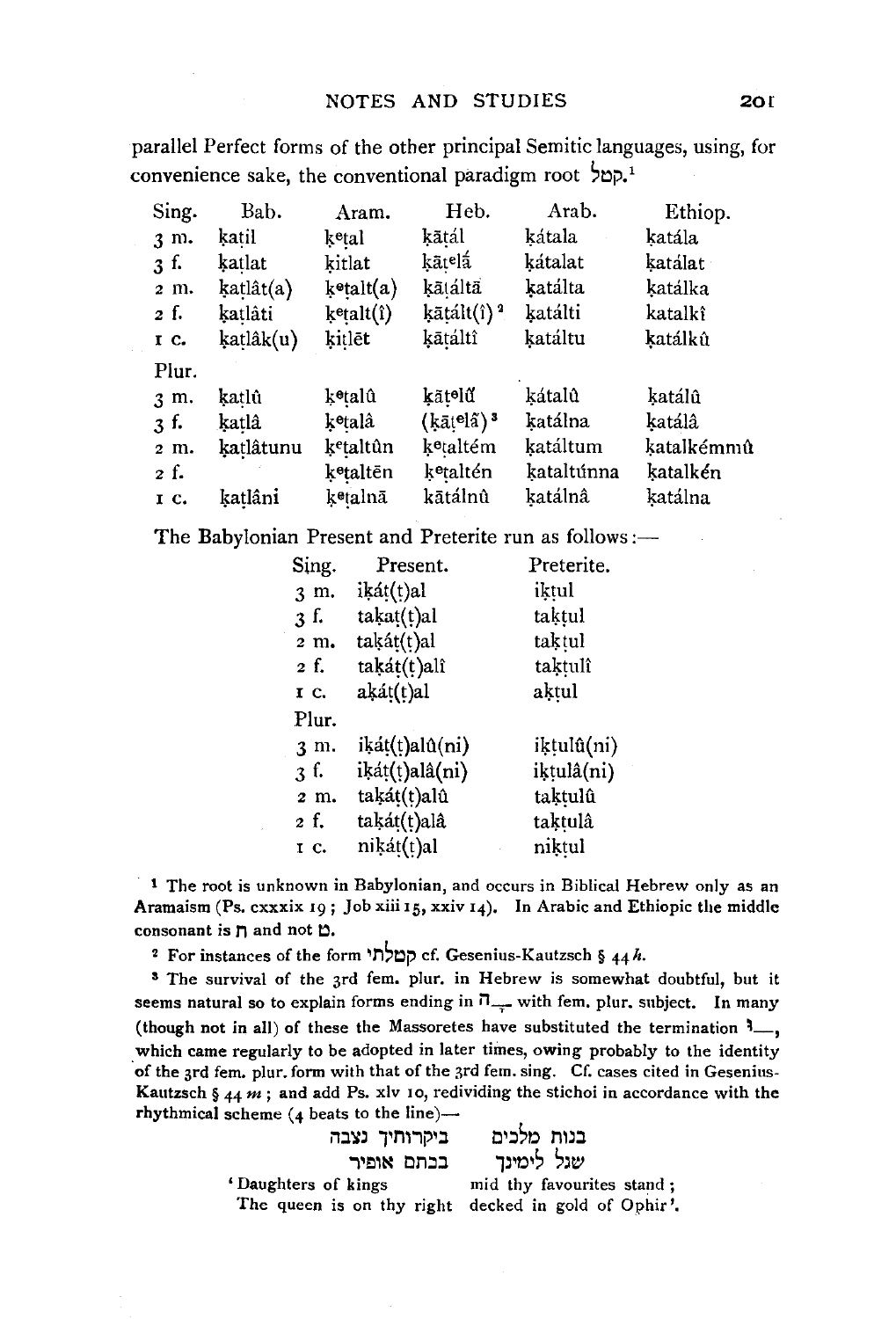In the Present the doubling of the middle radical, which may or may not occur, serves merely to mark the accentual stress, and is not formative.

In dealing with the Permansive it will be well to illustrate the usage of the tense before discussing its formation. The name 'Permansive' is due to the distinguished Assyriologist Edward Hincks, who divided the Babylonian verbal forms into two great classes, which he named respectively Permansive and Mutative. 'The former denotes continuance in the state which the verb signifies in that conjugation; the latter denotes change into that state.'<sup>1</sup> Characteristic usages of the Permansive may be classified as follows.

With stative verbs :

*' He is clad (la-biš)* with a garment' (Gilgameš-Epic, I ii 38).

*'I am afraid and (pal-ha-ku-ma)* do not approach him' *(id.* I iii 35).

'His body *was feeble (ul-lu-la,* Pi'el)' *(id.* I iv 26).

*'Tlwu art fair ([dam ]-ka-ta),* Engidu, thou art like a god' *(id.* I iv 34).

'Her speech *is pleasing (ma-gir)' (id.* I iv 40).

'Who *rests not (la fa-li'-lu* <sup>2</sup> ) day nor riight' *(id.* I v rg).

*'He was* too *strong* for me *([d]a-an eli-ia)' (id.* I v 29).

'Thy proportions *are not changed (ul !a-na-a),* and *thou art not changed*  (at-ta ul ša-na-ta)' (id. XI 3f).

'That city *became old (la-bir)' (id.* XI 13).

*'It was moistened (rat-bat,* lit. 'was moist')' *(id.* XI 225).

'Gilgames spied a well whose waters *were cold (ka-su-u)' (id.* XI 302).

'Thou then *art lwnourable (kab-ta-ta)* among the mighty gods' (Creation-epic, IV 3).

*' They were terrible (ra-aš-ba)* in the attack' *(id. IV 55)*.

'Towards the place of Tiamat, *who was enraged (sa aggat),* his face he set' *(id.* IV 60).

'In her lips, *which were swollen (Sa lul-la-a,* Pi'el), she holds rebellious words' *(id.* IV 72).

Active verbs often occur as Permansives with a passive signification :

*'He is arranged (up-pu-us, Pi'el of epesu* 'to make') as to the long hair like a woman' (i.e. 'His long hair is arranged, &c.') (Gilgamesepic, I ii 36).

'A feast *is set out* (*ša-kin*, from *šakánu* 'to set')' (*id.* I v 8).

' *Thou art lying (na-da-at,* from *na-du* 'to cast') upon thy back' (*id.* XI 6).

 $\lq$ <sup>'</sup> Šurippak . . . which *lies* (*šak-nu*<sup>2</sup>) [upon the bank] of the Euphrates' *(id.* XI 12).

'Their lips *were closed (kat-ma, from katámu* 'to cover')' *(id.* XI 127).

1 'Specimen Chapters of an Assyrian Grammar', *]RAS.* n. s. ii ( 1866) p. 485. 2 With *u* termination in a relative clause.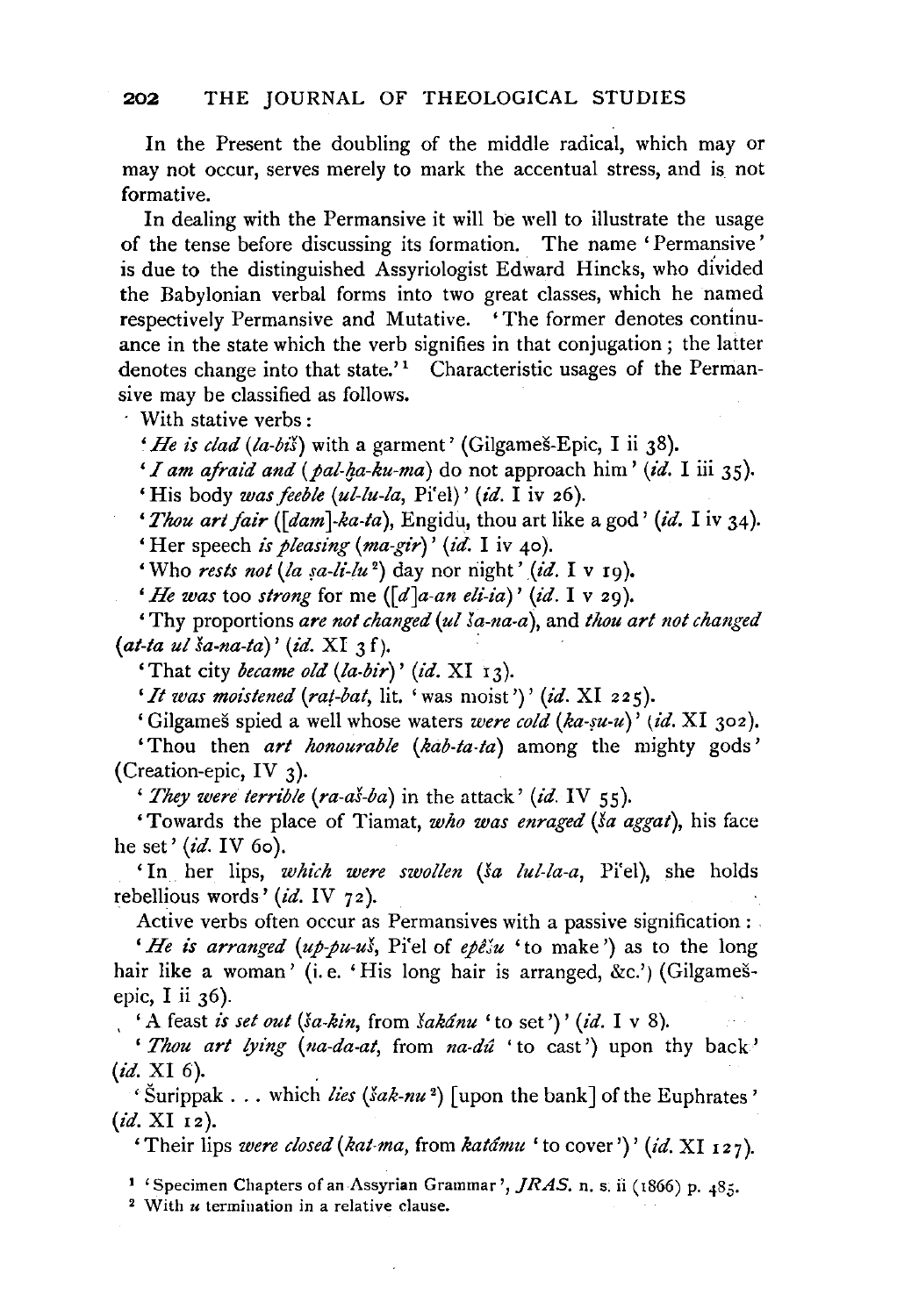'Sound *was stilled (Ja-kin)'* (id. XI 133).

*'It was cooked (ba·as-lat,* from *baSdlu* 'to cook')' *(id.* XI 228).

'His mind *was overthrown* (sa-pi-ih, from sapáhu 'to overthrow'), his action *was paralysed (si-ha-ti*, from *saha* 'to destroy')' (Creationepic, IV 68).

' *They were surrounded (la-mu-u,* from *lamiJ* 'to surround')' *(id.* IV uo).

'Into the net *were they cast (na-du,* from *nadu* 'to cast')' *(id.* IV 112 ).

' *They were shut up (ka-lu-u,* from *kalti* 'to shut up') in prison' *(id.* IV II4).

With intransitive verbs used in an active sense:

'Against him *they assembled (pah-ru)'* (Gilgameš-epic, I vi 22).

'The gods like a dog *crouched down (kun-nu-nu,* Pi'el), upon the battlements *they lay (rab-su)' (id.* XI 116).

'The gods of the Anunnaki *wept (ba-ku-u)* with her, the gods *cowered (aX-ru), they sat (as-bi* <sup>1</sup> ) a weeping' *(id.* XI I 25 f).

'But when *he sat down (as-bu-ma)* upon his haunches, sleep, like a blast, began to blow upon him' *(id.* XI 209 f).

'In my bedchamber *sitteth (a-Sib)* death' *(id.* XI 246).

' *They drew near (kit-ru-bu*, Iphte'al) to the fight' (Creation-epic, IV  $3$ ).

In comparatively few cases the Permansive is used with transitive verbs governing an accusative :

'0 Lord, *he who trusts thee (Sa tak-lu-ka* ), spare his life' (Creationepic, IV  $17$ ).

'Their teeth *carry venom (na-sa-a im-ta)' (id.* IV 53).

*'Overthrowing they had learned (sa-pa-na lam-du)' (id.* IV 54).

*'A herb of (magic?) he grasped (sa-mi-im ta-* ... -*i ta-me-ih)* with his fingers' *(id.* IV 62 ).

'The regions *they filled with lamentation* (ma-lu-u du-ma-mu)' (id. IV  $113$ ).

 $'$ *His chastisement they bore (se-rit-su na-su-u)' (id.* IV  $_{114}$ ).

Lastly, the Permansive is frequently preceded by *lu,* and used in a precative sense :

*'Let* Uta-napištim *dwell* (lu-u a-šib-ma) afar off at the mouth of the rivers' (Gilgames-epic, XI 204).

: 'Fair *let* his body *appear (lu {apze* <sup>2</sup> ), *let* the turban of his head *be renewed (lu-u ud-du-us,* Pi'el), with a robe *let him be clothed (lu-u la-bis)' (id.* XI *257* f).

*'Let* the utterance of thy mouth *be established (lu-u ki-na-at* 3) ' {Creation-epic, IV 9).

<sup>1</sup> For *as bu*.  $\frac{2}{\pi}$  The normal form would be *lu sapi*.

<sup>3</sup> Kinat for *kenat*. The Permansive of *kanu* offers the two forms *ken* and *kan*.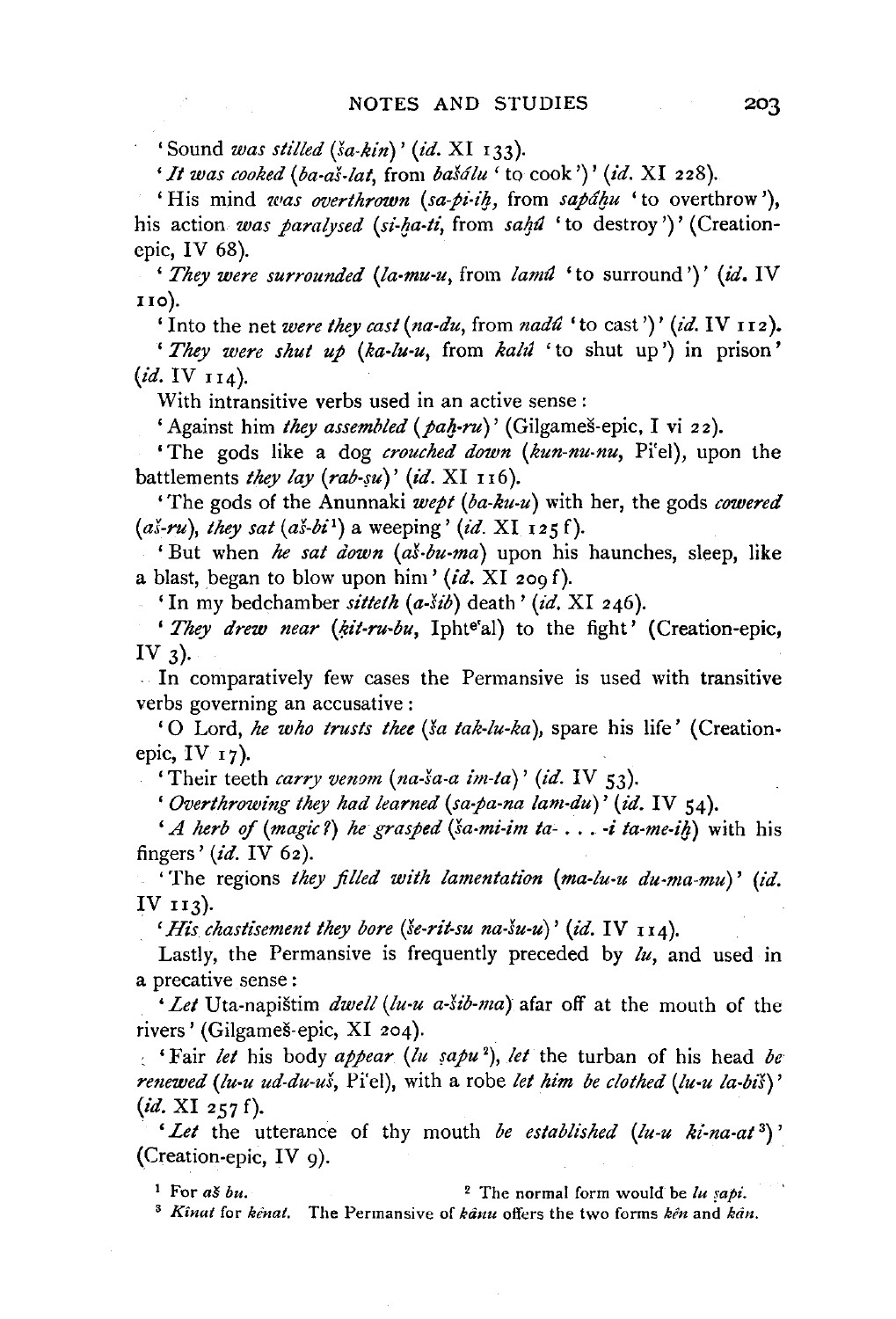*'Let* thy host *be harnessed (lu sa-an-da-at<sup>1</sup>)*, *let* thy weapons *be girded on (lu rit-ku-su,* Iphte'al)' *(id.* IV 85).2

In these illustrations of the usage of the Permansive I have confined myself to three sources, viz. Tablets I and XI of the Gilgames-epic and Tablet IV of the Creation-epic, and from these I have collected practically all occurrences, only omitting some repetitions, a few instances of doubtful meaning, and cases in which the text is fragmentary and the precise reading in doubt. It is thus possible to gain an idea of the relative proportions of the different usages; and the great preponderance of the properly stative or permansive cases over those which are active-whether intransitive or transitive (especially over the latter)-is at once evident. It is also worthy of notice that in these three tablets together we have a total of  $722$  lines of poetry (Gilg.-epic I, 250 ll.; XI, 326 ll.; Creat.-epic IV,  $146$  ll.), with, on the whole, very few lacunae; and it thus appears that the use of the Permansive, as compared with other verbal forms, is somewhat infrequent. The tense which regularly describes historical developement is the Preterite, which, as we have already seen, corresponds in formation with the Imperfect of the other Semitic languages. In ordinary historical inscriptions, such as the annals of Assyrian kings, the use of the Permansive is rare,<sup>3</sup> historical sequence being described by a series of Preterites, and the inter-connexion of events, which we indicate by 'and', expressed by use of the enclitic particle *-ma;* e. g. *u-ma-'i-ra-ni-ma al-lik* 'he-sent-me-and I-went '.

We may now pass on to the formation of the Permansive. As is the case with the Perfect in other Semitic languages, it is clearly formed by addition of pronominal suffixes to a root-form which appears in the 3rd masc., the connective *a* before these suffixes reminding us of the *o*  which appears in the verb  $\mathcal Y$  doubled in Hebrew, e.g. הַבּוֹתָ. The suffixes are the same as in the other languages, but exhibit a more exact reproduction of the original pronominal elements than any of them. Sing. *katlá-ta, katlá-ti, katlá-ku*, Plur. *katlá-tunu, katlá-ni*, exhibit the pronominal elements of *at-ta, at-ti, ana-ku, at-tunu, ani-ni* unmodified in any respect. In the Perfect-suffixes of each of the other languages there is some modification which implies a stage somewhat further removed from the original formation. Thus, e.g., Ethiopic, which exhibits in the 1st sing. the primitive *-ku* of *anaku,* has in the

1 *fjandat* for *famdat* (,0~).

<sup>2</sup> In this list *lu* sapu ( $\exists$ 2) 'look at'), *lu udduš*, *lu sandat, lu ritkusu* offer additional instances of active verbs used passively in the Permansive.<br><sup>3</sup> Cf. the statistics given by McCurdy, 'The Semitic Perfect in Assyrian', *Actes* 

*du 66 Congres International des. Orientalistes,* 1883, ii 1 pp. 512 f (Leiden 1885)• 4 So Delitzsch *As.<yrian Grammar§* 91.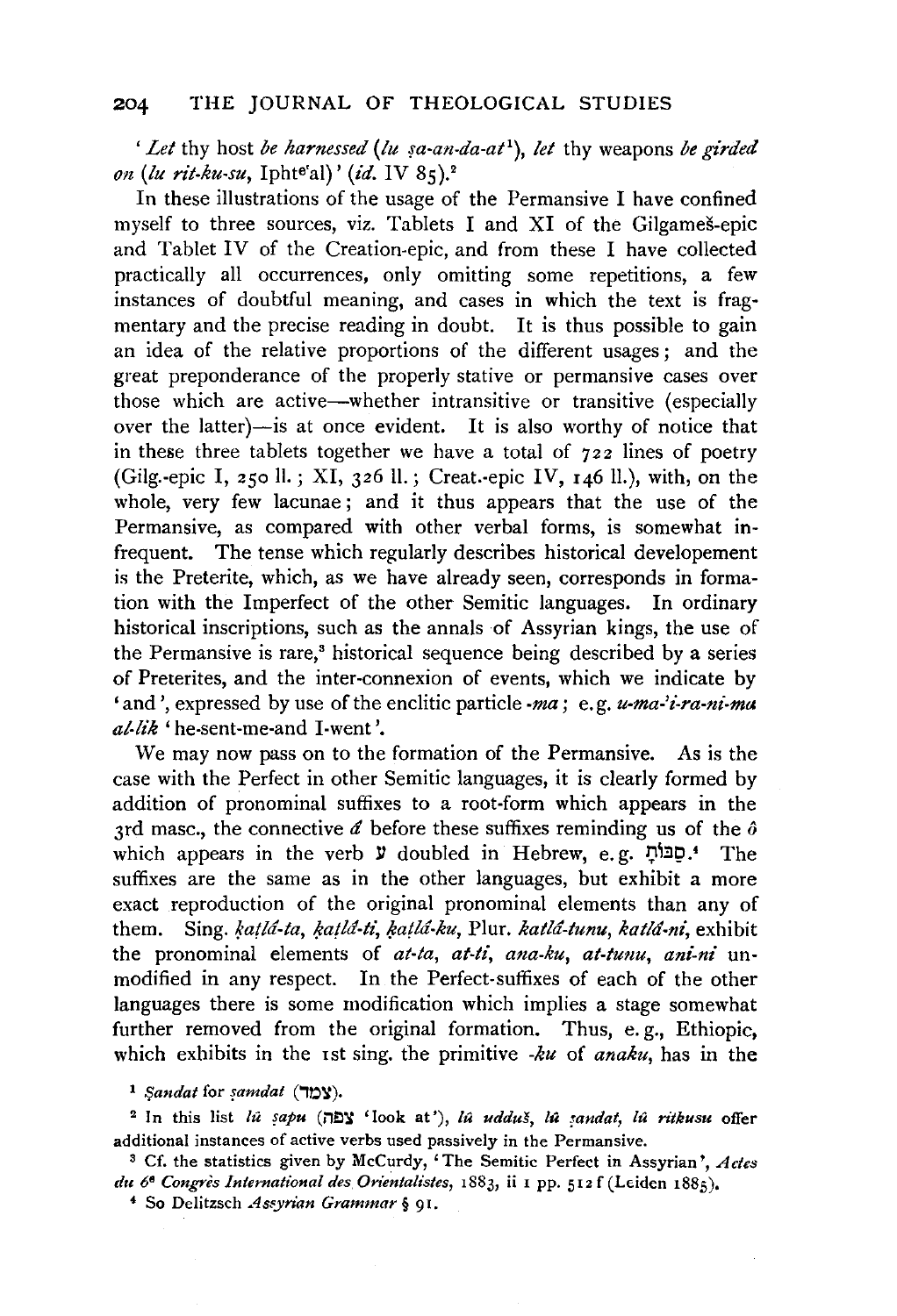2nd sing. modified *-ta* and *-/£* into *·ka* and *-ki* (as in the Semitic nounsuffixes); conversely, Arabic, which accurately preserves the  $-ta$  and  $-ti$ of the 2nd sing., has modified the *-ku* of the 1st sing. to *-tu.* The Hebrew forms are somewhat further modified, and the Aramaic forms still more so. We observe that the existence in Ethiopic of the rst pers. pronom. element  $-ku$ ,<sup>1</sup> modified to  $-tu$  in Arabic, bears witness to the primitive existence in the Semitic parent-language of the longer form of the 1st pers. pronoun, which survives in separate form only in Babylonian *anaku,* and with modified termination in Hebrew ~~~~ and Moabite and Phoenician 1~~ (the pronunciation of which is represented as *anech* in Plautus *Poenulus* ii 35) ; and this conclusion is further borne out by the occurrence of the form in languages in which a more remote connexion with the Semitic group is to be assumed, e. g. Old Egyptian *'nky,* Coptic *anok,* Libyan *nek.* It is with good reason, then, that we may expect the Babylonian Permansive to illustrate both the primitive tense-formation of the Semitic so-called Perfect, and the primitive meaning which the tense was intended to convey.

We next observe that in Babylonian or Assyrian we occasionally find predicative statements formed by suffixing pronominal elements on to nominal or adjectival forms precisely in the manner in which the Permansive is constructed. The stock illustration of this is found in Ašurnasirpal's Annals, i 32 f,<sup>2</sup> where the king in self-laudation strings together a number of such forms. Thus we find *sarrdku* = *sarru anaku* 'I am king', *bêláku* = *bêlu anaku* 'I am lord', *ašaridáku* = *asan'du anaku* 'I am pre-eminent', *l;.arraddku* = */jarradu anaku* 'I am valiant', &c., alongside of *šurruháku* 'I am powerful', which is a properly-formed Permansive Pi'el, and *kabtáku* 'I am honourable', which may be explained either as the Permansive Kal of *kabatu*, or as the equivalent of *kabtu anaku.* As a matter of fact it is both, just as in Hebrew the stative verb בַּבְרָתִּי is the equivalent of 'פָבִר אָנֹכִי

Here, then; we have the explanation of the Permansive. The normal form *katil* (in place of which we occasionally find *katul*) is an adjective denoting *state* or *condition,* and this, by the suffixing of pronominal elements, comes to form a predicative statement, i.e. it becomes a verb. A perfect analogy to this method of verb-building was long ago pointed out by G. C. Geldart,<sup>3</sup> who compared the Aramaean method of combining the participle and pronoun into a single word- $\frac{N!}{N!}$  for

<sup>1</sup> This element seems to correspond to the Sumerian KU, which is given in a bilingual fragment (V. R. 20, No. 4) as the equivalent of *anaku.* Cf. Ball *Shumer and Shem* p. 29.

<sup>~</sup>Cf. Budge and King *Annals of the Kings of Assyria* i p. 265; *Keilinschnftliche Bibliothek* i pp. 56 f.

<sup>&</sup>lt;sup>3</sup> *Transactions of the Oriental Congress (London)*,  $1874$ , pp. 25 ff.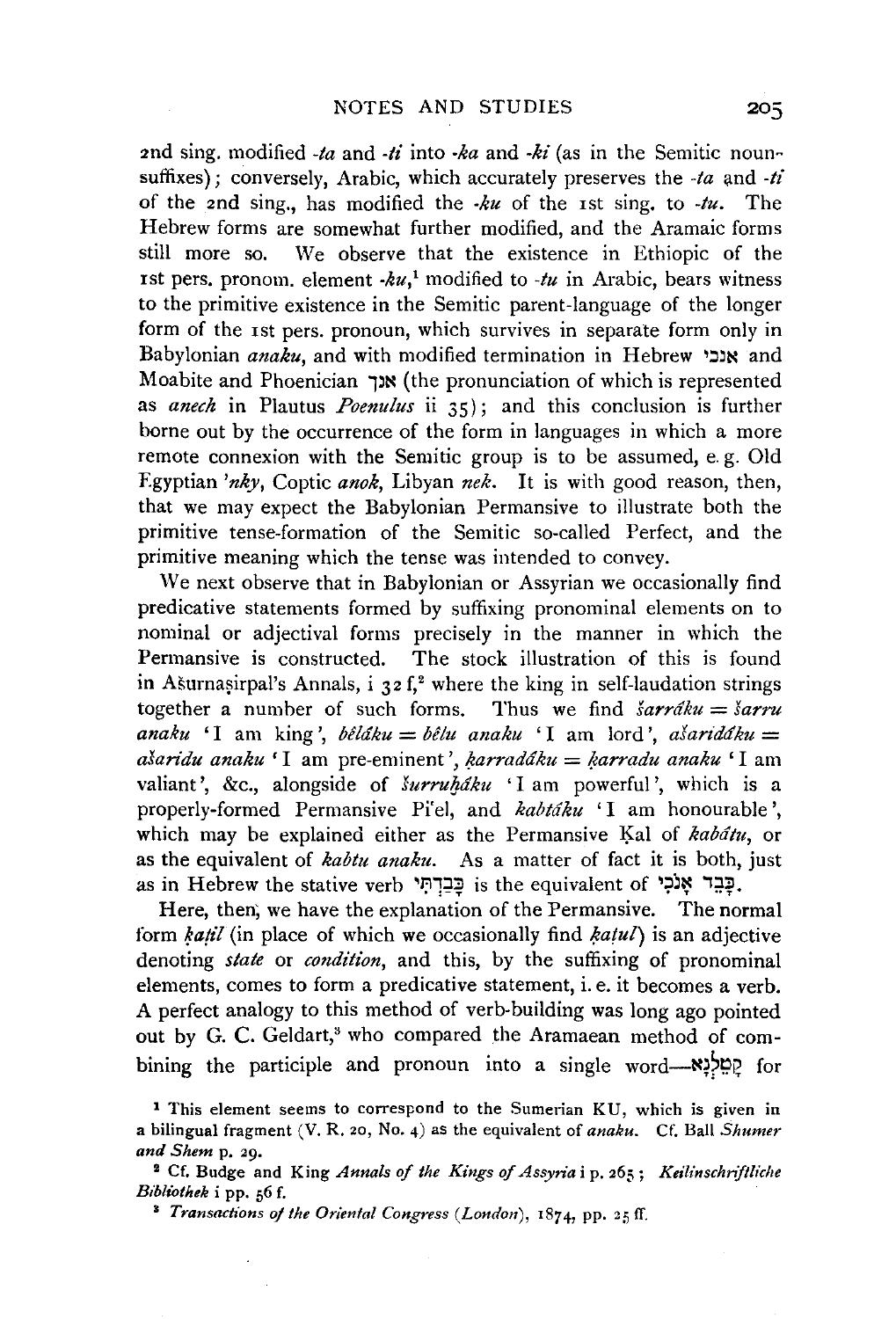## 2o6 THE JOURNAL OF THEOLOGICAL STUDIES

N~~ ~~P. 'I (am) killing'. This was further emphasized by Sayee in an important article on the formation of the Assyrian verb,<sup>1</sup> in which he also pointed out that the Syriac  $\sharp \tilde{J}$  ) هُدَّكُمْ  $\check{I}$  am king' in such a passage as John xix 21; (أَهُد: وهُدِكُمْ آلاً a passage as John xix 21; U sentation of the Assyrian *sarraku* as we can well have'. Sayee regards the 3rd sing. masc. of the Permansive as, 'so far as the form goes, simply the participle present stripped of its case-endings'; and the same view is taken by Haupt.<sup>2</sup> Since, however, the regular 3rd masc. sing. form of the Permansive is *katil*, with the vowel of the first syllable (so far as we can judge) unprolonged, it is surely more correct to identify the form with the adjectival (or *stative* participial) form which appears in Hebrew as יְפָבֵר e.g. יָקָמֵל 'heavy', שְׁמֵא 'unclean', 1Pl 'old ', &c. Modifications of this original stative *katil* or *katul* were produced by lengthening the final vowel, as in the passive Participles ~'I;'P, (Aramaic ~'!;'~) and ~~~~; and by lengthening of the first vowel there resulted *katil*, i. e. the active Participle Kal, denoting a continuous state or action of indefinite duration.

Barth<sup>3</sup> combats the view that the Babylonian Permansive is the original of the Semitic Perfect on the ground that resemblance is only to be found in the Kal, whereas 'the nominal substratum of the remaining Permansive forms has nothing whatever in common with the Perfect forms of the corresponding conjugations'. This may appear to be so, if we compare their vocalization with the corresponding *active* forms; but it should be noticed that the resemblance to the *passive* forms is striking. Thus the Pi'el *\*uttul* is like Hebrew ~~~'and the Shaph'el  $\delta$ *uktul* like Hebrew הִקְטַל, just as the Niph'al *naktul* is like Hebrew s~~~ (originally ~!;;)~~). if exception be taken to the difference of the second vowels (in Bab. *u,* in Heb. a), we may remind ourselves of the fact that in the Arabic passive forms the second vowel is not  $a$  but  $i$ ; yet no one doubts that Ar. *kuttila* = Heb.  $\frac{600}{90}$ , and that Ar. *'uktila* = Heb. הַקְטֵל הִקִטּל, Tt would appear that this second vowel is formally non-significant, and so variable. It is worthy of note that, just as the Bab. Infinitive Kal *katalu* is the exact equivalent of the Heb. Infinitive Absolute <sup>אָסוֹל</sup>, and the Bab. Infinitive Niph'al *naktulu* the exact equivalent of the Heb. Infinitive Absolute  $\frac{\delta p}{p}$ , so is the Bab. Infinitive Pi'el *kuttulu* the exact equivalent, not of the Heb. Infinitive Absolute )mj? or )~i?, but of the Pu'al ~il1Q. It thus appears that, though the passive modifications are as yet undeveloped in Babylonian, we can

<sup>1 &#</sup>x27;The Tenses of the Assyrian Verb', *JRAS.* ix n. s. (1877) pp. 22 ff.

<sup>2</sup>'The oldest Semitic verb-form', *JRAS.* x n. s. (1878) pp. 244 ff.

<sup>&</sup>lt;sup>3</sup> 'Das semitische Perfect im Assyrischen ',  $ZA$ . ii (1887) pp. 375 ff.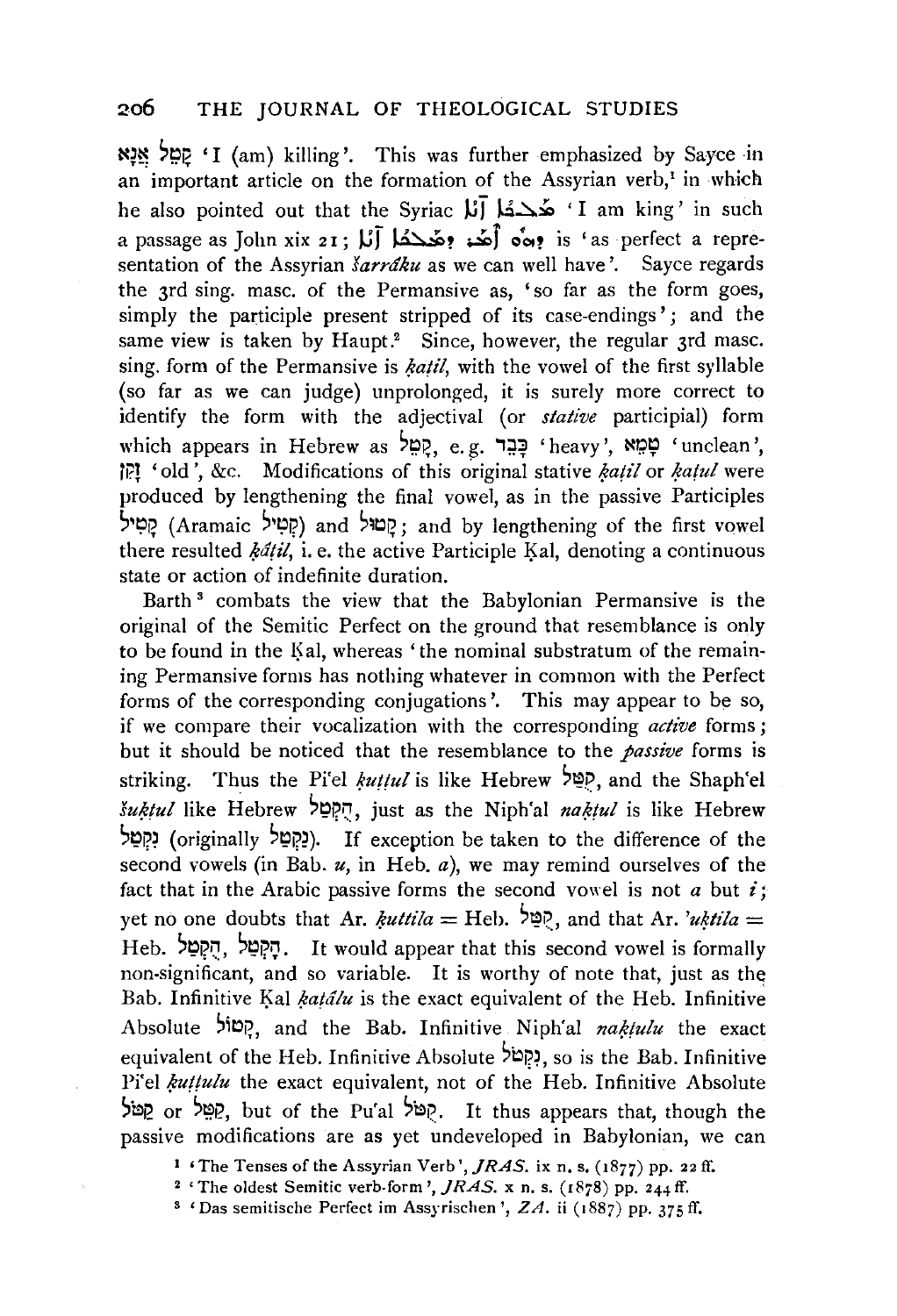trace their beginnings in the Permansive forms which (as we saw in our examination of occurrences) ordinarily bear a stative or passive signification. This may be taken as proof that the stative force is originally proper to the Permansive. After rejecting the view that the Babylonian Permansive is the equivalent of the Semitic Perfect, Barth<sup>1</sup> advances the rival theory that 'the Babylonian Present forms *i-kašad*, *u-kaššad*, *u-saksad,* &c. are rather nothing else than the old Semitic Perfect مَكْتُمَدَ ,كَيْتُمْدَ ,كَيْتُمْدَ ,كَيْتُمْدَ ,كَيْتُمْدَ ,كَيْتُمْدَ ,كَيْتُمْدَ , $\sim$ over the functions of the Perfect, so conversely the Semitic Imperfect in Assyrian has taken the place of the Perfect. Both tenses have simply exchanged their former functions'. Such a conclusion is no more scientific than the old Rabbinic explanation that 'waw conversive' ('J~9;:J 'n had the effect of turning an Imperfect into a Perfect, and *vice-versd.* 

Concluding, then, that the original conception of the Permansive was that of a timeless *state,* and that this was represented by combination of an adjective of *katil* (or, more rarely, *katul*) form of stative meaning (or, an originally nominal form adapted to this norm) with pronominal elements, we next recall the fact that the tense also (though more rarely) exhibits an active usage, both intransitive and transitive. The origin of this developement is probably to be found in the fact that predicative statements descriptive of a *characteristic*, whether inherente. g. 'he is *(or* was) a hater', 'he is *(or* was) a lover '-or accidentale. g. 'he is  $(or$  was) judge', 'he is  $(or$  was) king '--naturally tend to pass over into the application of the characteristic to particular circumstances which limit or define its sphere of action-'he hated, loved, judged' a specified person ; 'he reigned' within a specified period. Instances of this active usage are not, as is ordinarily the stative usage, of timeless or indefinite duration, but their beginning and ending have come to be more or less sharply defined by the context, as is necessarily the case with verbs describing action. I need only refer to the passage from Tab. XI, ll. 114 ff of the Gilgames-epic, which describes the alarm of the gods during the storm which produced the flood, where the Permansive forms which we have already noticed occur in the midst of a series of Preterites: 'The gods feared *(ip-la-hu*, Pret.) the flood and withdrew *(it-te-ih-su*, Pret.), they ascended *(i-te-lu-u, Pret.)* to the heaven of Anu. The gods like a dog crouched down *(kun-nu-nu,* 

<sup>&</sup>lt;sup>1</sup> op. cit **p.** 378. This view is adopted by Brockelmann, *Grundriss der vergleich*. *Gramm. der semit. Spmche* § 261, and by Hans Bauer, *Die Tempora im Semitischen*  pp. 17, 18, 20. It is rejected by Haupt, 'Prolegomena to a Comparative Assyrian Grammar', *JAOS.* xiii (Proceedings at Baltimore, 1887) pp. ccxlix ff, and by Knudtzon, 'Zur assyrischen und allgemein semitischen Grammatik ', ZA. vi (Feb. 1892) pp. 408 ff.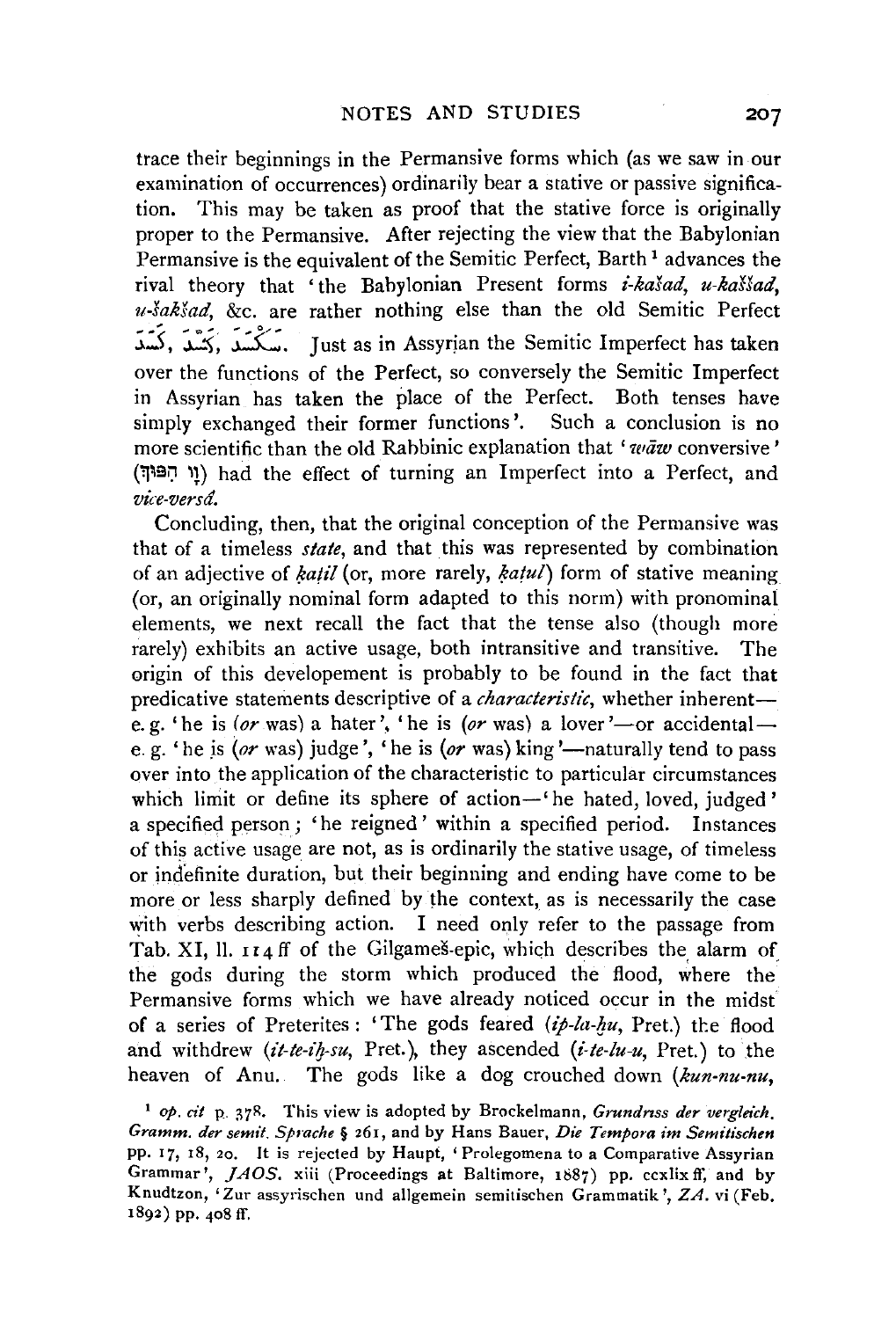Permans.), upon the battlements they lay *(rab-fu,* Permans.).' Here the beginning of the actions denoted by the Permansives *kunnunu,*  rabsu is necessarily subsequent to the action described by the Preterite *itelu,* and their duration more vaguely limited by the duration of the cause of alarm. Such a limitation is, of course, also occasionally to be seen in cases which exhibit the stative meaning-cf. the account of the spell worked upon Gilgames by Uta-napistim and his wife  $(XI, II, 224 \text{ ff})$ : 'First, his meal was ground *(sa-bu-sat,'* Permans.); secondly, it was hulled *(mus-su-kat,*<sup>1</sup> Permans. Pi'el); thirdly, it was moistened *(rat-bat,* Permans.); fourthly, the mass of it became white  $(ip-te-si$ , Pret.); fifthly, a scum it threw off *(it-ta-di,* Pret.); sixthly, it was cooked *(bas-lat,* Permans.); seventhly, on a sudden he touched him and *(il.pu-us-su-ma,* Pret.) the man awoke *(i-te-l;u'l-ta-a,* Pret.).' Here the beginning and ending of each stage, whether described by Permansive or Preterite, is defined by the context as sharply as could be.

Thus we see in the Permansive something like the range of usage which is possessed by the Hebrew Perfect. And when we add such a transitive usage as is illustrated, e. g. by a passage from the Annals of Ašurbanipal<sup>2</sup> (the king's dream of the coming of Istar of Arbela to his help), *tam-ha-at* (isu) *kašta i-na i-di-ša šal-pat nam-sa-ru zak-tu ša e-piš* ta-ha-zi 'she held a bow at her side, she unsheathed the sharp sword of battle', where the verbal forms, and the whole sentence, are almost Hebrew as they stand (הִמְבָה קֵשֶׁת עֲלִייָרָהּ שֶׁלִפְה חֵרֶב עֲשׂוֹת מִלְחָמָה הַחַדָּה), the question of the identity of the Babylonian Permansive with the Hebrew Perfect, in form as well as in usage, may be regarded as proved beyond question.

If, then, the Babylonian Permansive is the proper equivalent of the Hebrew Perfect, how is it that in historical narrative the Preterite-in form identical with the Hebrew Imperfect-ordinarily takes its place, and what in Hebrew is the proper equivalent of this Preterite? I will illustrate this by quotation of the passage which first set me on the track of this investigation-the opening lines of Tablet I of the Creation-epic :

'When, on high, heaven was not named (/a *na-bu-u,* Permans. ),

Beneath, the earth a name was not called *(la zak-rat,* (Permans.), Then primeval Apsû, their progenitor,

And Mummu, Tiâmat, who was to bear them all,—

Their waters together were mingled *(i-hi-ku-u-ma*, Pret.).

<sup>1</sup> The meaning of *šabušat, muššukat* is doubtful. In rendering the latter verb we infer the existence of a verb *mašaku* 'to skin' from the existence of the . substantive *maJku* 'skin'·

<sup>2</sup> Keilinschriftliche Bibliothek ii p. 250.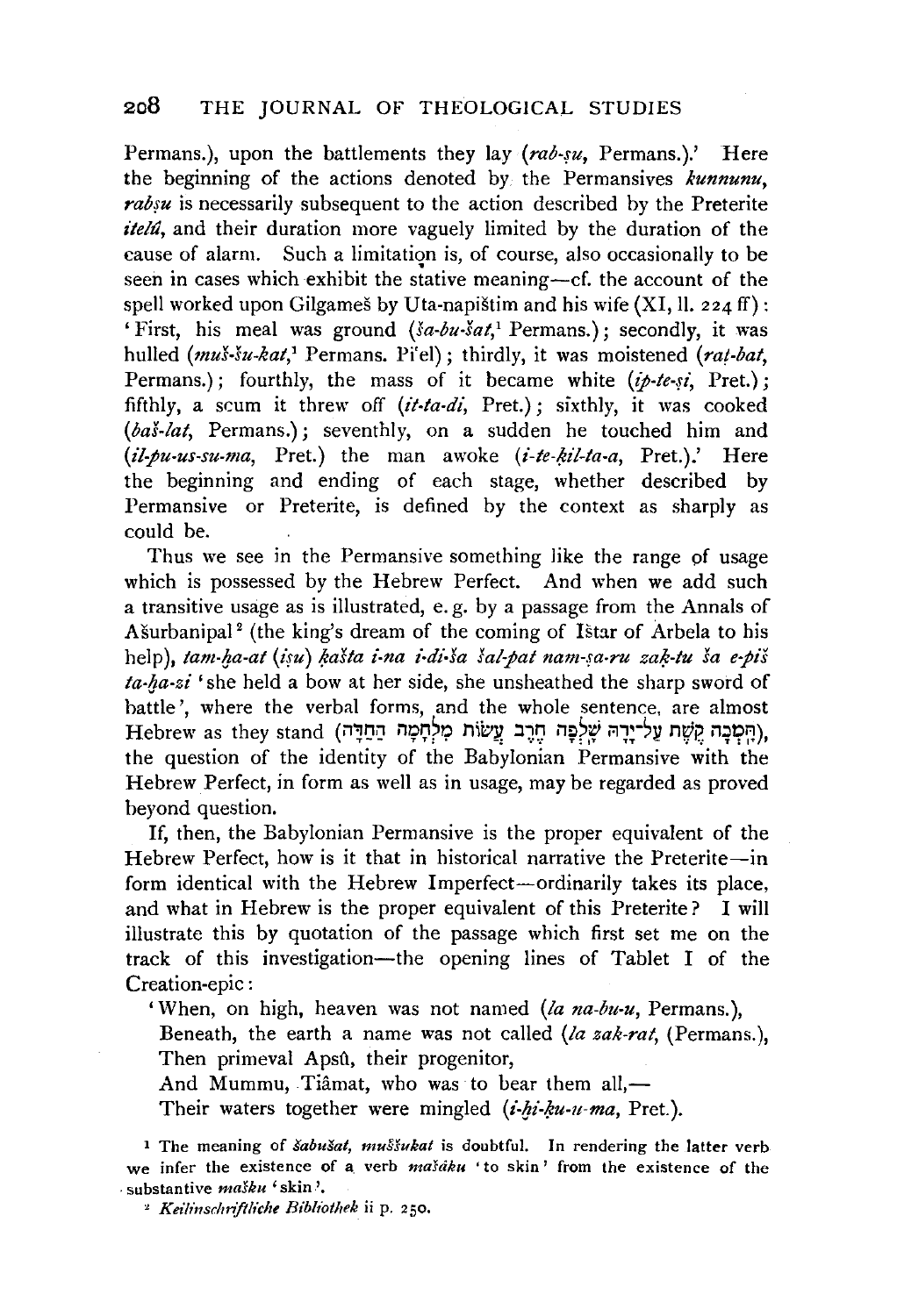- No field was embanked *(la ki-iş-su-ra*, Permans.), no reed-bed was seen *(la se-'a,* Permans.).
- When none of the gods had been called into being  $(a \nvert \nvert u \cdot \nvert u \cdot \nvert u \cdot \nvert u \cdot \nvert u \cdot \nvert u \cdot \nvert u \cdot \nvert u \cdot \nvert u \cdot \nvert u \cdot \nvert u \cdot \nvert u \cdot \nvert u \cdot \nvert u \cdot \nvert u \cdot \nvert u \cdot \nvert u \cdot \nvert u \cdot \nvert u \cdot \nvert u \cdot \nvert u \cdot \nvert u \cdot \nvert u \cdot \nvert u \cdot \nvert u \cdot \nvert u \cdot \nvert u \cdot \nvert u \$ (Permans. ),
- No name was named *(la zuk-ku-ru,* Permans.), no destinies were fixed *(la [Si-ma],* Permans.).
- Then were created *(ib-ba-nu-u-ma*, Pret.) the gods in the midst of heaven,

Lahmu and Lahamu were called into being (us-ta-pu-u, Pret.), Ages increased *(ir-bu-u,* Pret.).'

Here we have a timeless condition of being-or rather of not-beingexpressed by a series of Permansives, which forms a background. Out of this background events begin to emerge into time, and this emergence is in every case expressed by use of the Preterite-' were mingled', 'then were created', &c. This is precisely the mode of thought which we associate with the use of the Imperfect with *waw* consecutive in Hebrew; and it seems therefore reasonable to conclude that the Babylonian Preterite, like the Hebrew Imperfect, properly denotes the *emergence* of an event into being out of a preceding condition of affairs explicit or implicit in the narrative.

The reason for the great prevalence of the Preterite over the Permansive in the description of past events is that events involving *action* are naturally pictured as coming into being out of a fixed point in time ; whereas the Permansive, preserving generally its prime significance of a timeless *state,* is not normally required in narrative with frequency. We have seen, however, that the Permansive exhibits instances of the developement of an active usage, which may be judged to be a secondary developement, both from its comparative infrequency alongside of the stative usage, and also because nearly all Permansive forms, whether stative or active in meaning, go back normally to the stative formation *katil*. This active usage has reached a much wider vogue in Hebrew than in Babylonian, and hence arises the comparatively greater frequency of the so-called Perfect; but, even so, in good Hebrew prose the use of the Imperfect with  $w \bar{a} w$  consecutive largely preponderates over that of the Perfect alone.

If objection be taken to this equation of the Babylonian usage of the Preterite with the Hebrew usage of the Imperfect with *waw* consecutive on the ground that the latter is inseparably dependent upon the connexion afforded by the *waw*, and that the breaking of this involves a lapse into the Perfect, whereas in Babylonian the Preterite occurs regularly in historical narration without any equivalent to waw consecutive, it may be replied that the essential idea involved in the use of the Imperfect with waw consecutive in Hebrew-that of nascency out of

VOL.XX, p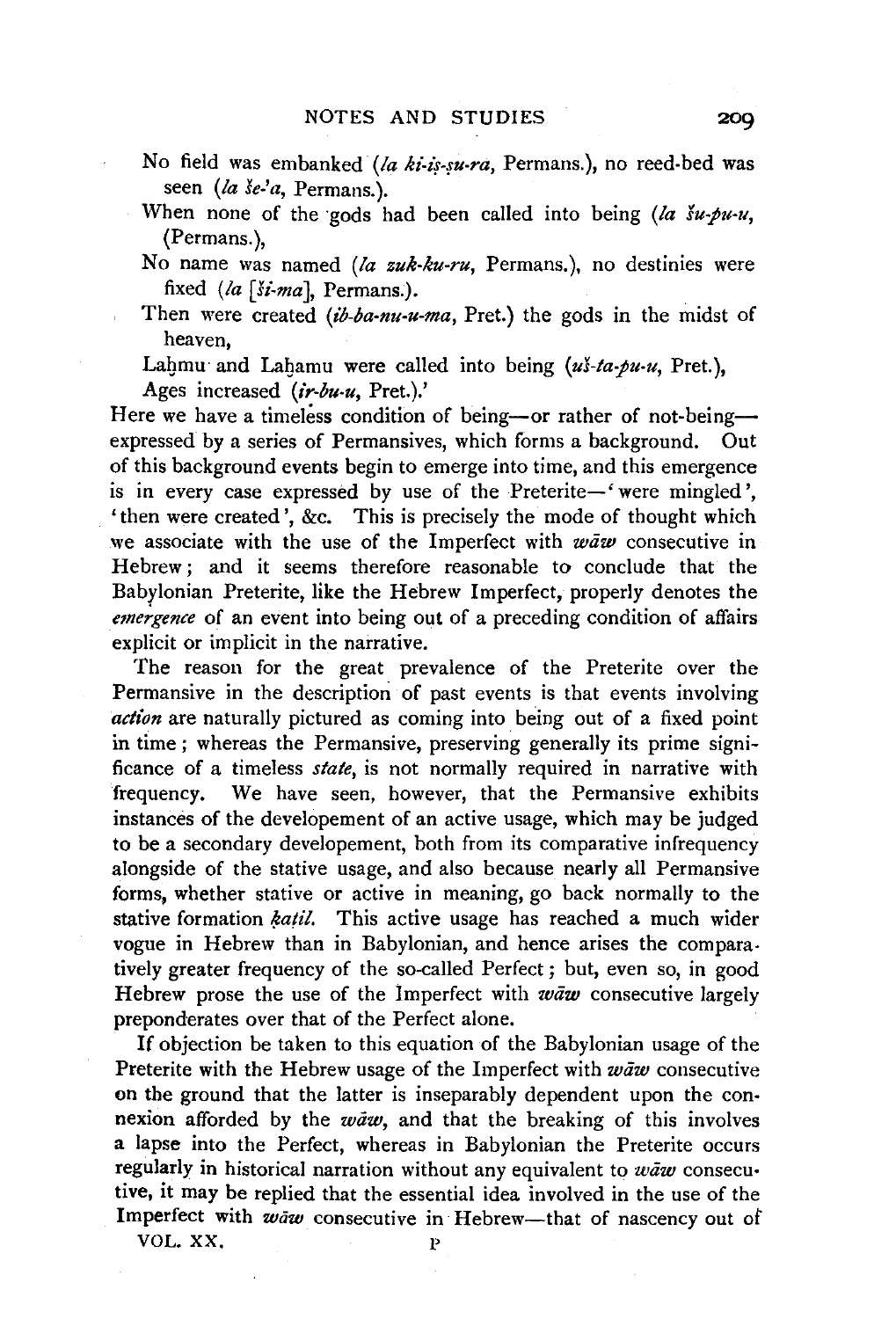,.a situation fixed by the preceding narrative-is inherent in the tense itself, not in any mystic power of transformation possessed by the  $w\bar{a}w$ . It is noticeable that in Hebrew poetry, which may be expected to preserve ancient usages, the absence of the connective particle before the verbal form in narrative of past events does not by any means always involve a lapse into the Perfect. Imperfects alone are freely used, side by side with other Imperfects with  $waw$  consecutive, without any apparent distinction in the conception involved; for it is surely absurd to say that all the asyndeta are pictorial and should be rendered by the historic Present, while all the cases which happen to be connected by 'and', and so are preceded by  $wdw$  consecutive, are less pictorial and may be rendered by a Past tense. Good instances of the use of the Imperfect alone in historical description, alternating with the Imperfect with waw consecutive, may be seen in Deut. xxxii 8  $2\frac{30}{2}$ ;  $v.$  **10 17 10 17 10 16 17 17: יוֹנְ**יָהוּ;  $v.$  12 יִ $v.$  13 ' $v.$ ;  $v.$  14 ' $v.$ יִתְּאֶרְא , *v.* 16 יִחֲשָׁתֶּה; *v.* 18 'חֲשָׁי, *v. 18 'יַקְנָאֲהוּ*; Ps. xviii 7 יָאֲקָתּ; ַ שְׁמַע, שִׁטַע, אוֹבָל  $v. 8$  יִרְגְּוֹי  $v. 9$ . אֲשׁוֹע:  $v. 12$  יִלְ $v. 14$   $v$ :  $v. 17$ n;~~. '11:1~~. 1~1?~; *v.* r8 '~.?~~~; *v.* 19 ~~~~"1i2;; *v.* 20 ~~~?t:~;; *v.* 2I ~.?1?1~, ::1'~:; Ps. lxxviii IS ll~~;; *v.* 20 ~Elip~~; *v.* 26 ll~~; *v.* 29 N~~; *.v.* 4s n~~;; *v* 47 )"lq~; *v.* 49 n~~;; *v.* so c.~~;; *v.* 58 ~mN~~~~; *v.* <sup>64</sup> i1~ ~rJ:l; *v.* 7 <sup>2</sup>C!:lt~· Moreover, it is open to question whether Bahylonian *is* altogether without the equivalent of waw consecutive. The enclitic  $ma$  which, as we have already remarked, is suffixed with .great frequency to Preterites in the developement of historical prose-narrative to indicate the 'and ' which connects with the verb following, is of far less frequency in poetry, where the tendency is to adopt an asyndeton construction precisely like that which we have just noticed in Hebrew narrative-poetry. It is likely that  $-ma$  may have been pronounced much like the Hebrew  $wa$  (the interchange of  $m$  and  $w$  in the two languages is a common phenomenon); and. it thus seems not impossible that there may be philological connexion between Bab.  $-ma$  and Heb.  $w\bar{a}w$ consecutive, the Bab. enclitic suffix from the first of two verbs describing a sequence having come in Hebrew to be joined to the second of thp two as a prefix.

It will have appeared from this discussion that my theory as to the underlying conception of the Hebrew Imperfect, and of that tense as used with  $w\bar{a}w$  consecutive, does not differ in any essential from that which is commonly received, and which has been set forth with especial fullness and cogency by Driver in his *Hebrew Tenses*. It is only the construction with  $w \bar{a} w$  consecutive which calls for some amount of thinking into by the western mind; and, when this has been done, the conclusion that the conception is that of an event in process of *becoming,*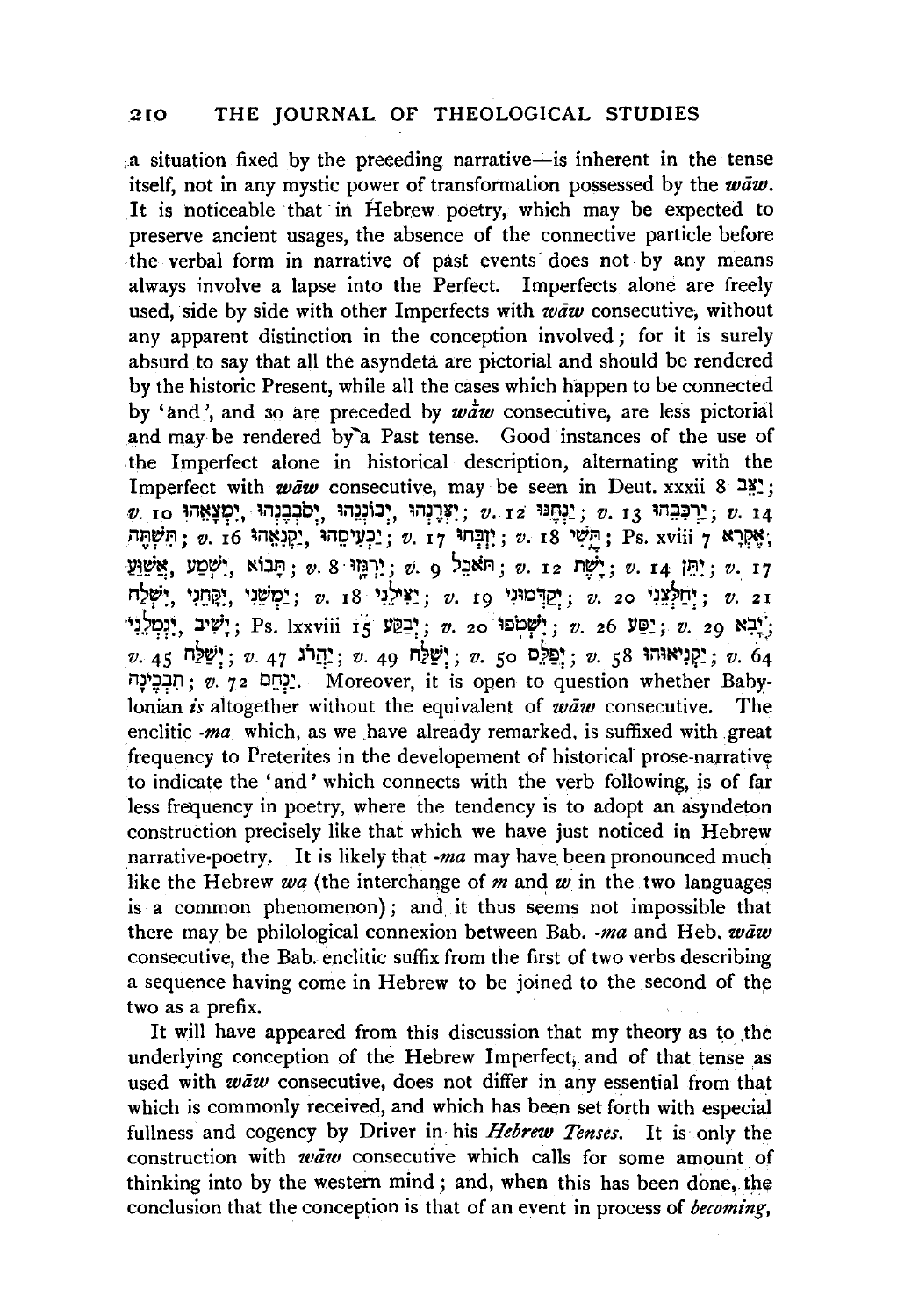springing out of the preceding circumstances indicated by the context, is one which is unassailable, fortified as it is especially by the idiomatic use of the construction after a time-determination, and of the plain Imperfect after the temporal particle  $\mathcal{W}$  'then', which as it were takes the place of the  $w\bar{a}w$  consecutive and all that it indicates. My quarrel is with the current explanation of the so-called Perfect as implying the *completion* of the event described, in contrast to the idea of incompletion contained in the Imperfect ; and if my discussion of the usage of the Babylonian Permansive, and the attempt to prove that it is the analogue of the Hebrew so-called Perfect, have been at all clear, the inference should have followed that I find the ground-conception of the latter, like the former, in *the mere existence of a state* in the first place, *then*, .by developement, *of an action, apart from all idea of time-definition or limitation.* It may perhaps be argued that this objection to the ordinary explanation is a mere quibble—if a state or action is thought of as *existing,* it may be described as *complete,* and designated as Perfect. This is questionable, as has been pointed out by Knudtzon.<sup>1</sup> I will now proceed to illustrate the defect of the theory as seen in the current explanation of the construction of the Perfect with  $waw$ consecutive.

The terms ' Perfect' and ' Imperfect' were first employed by Ewald in his *Arabic Grammar* of 1839 as a substitute for the unsuitable names 'Preterite' and 'Future'<sup>2</sup>; and it is to Ewald that we must trace the origin of the current explanation of the usage of the·Perfect with  $w\bar{a}w$  consecutive, which he termed 'the relatively-progressive Perfect'. According to this scholar, just as, in the construction of the Imperfect with  $waw$  consecutive, 'the flowing sequence of time or thought causes that which has been realized, and exists, to be regarded as passing over into new realization ; so, in the present case, it has the effect of at once representing that which is advancing towards realiza- ·tion, as entering into full and complete existence. Hence, each of the plain tenses gracefully intersects the other, by interchanging with its opposite.<sup>23</sup> A similar explanation of the construction is given by Olshausen<sup>4</sup> and Böttcher,<sup>5</sup> the former scholar remarking that the usage ·'rests originally upon a play of the imagination, in virtue of which the apparently necessary *consequence* of an action already mentioned or circumstance already indicated was viewed as a *completed* one'. This

<sup>·</sup> 1 'Vom sogenannten Perfekt und lmperfekt im Hebraischen ', *Actes du* se *Congiis International des Orientalistes tenu en 1880 à Stockholm et à Christiania, Section Sémitique B* (1891) pp. 73 ff.<br><sup>2</sup> Cf. *Hebrew Syntax* § 134 b, note 1 (Eng. Trans. p. 3).

<sup>&</sup>lt;sup>8</sup> Cf. *op. cit.* pp. 22 f. 4 *Lehrbuch der hebr. Sprache* i (1861) § 229 a.

<sup>•</sup> *Ausj'Uhrliche& Lehrbuch der Mbr. Sprache* ( 1866) § 97 *5* D.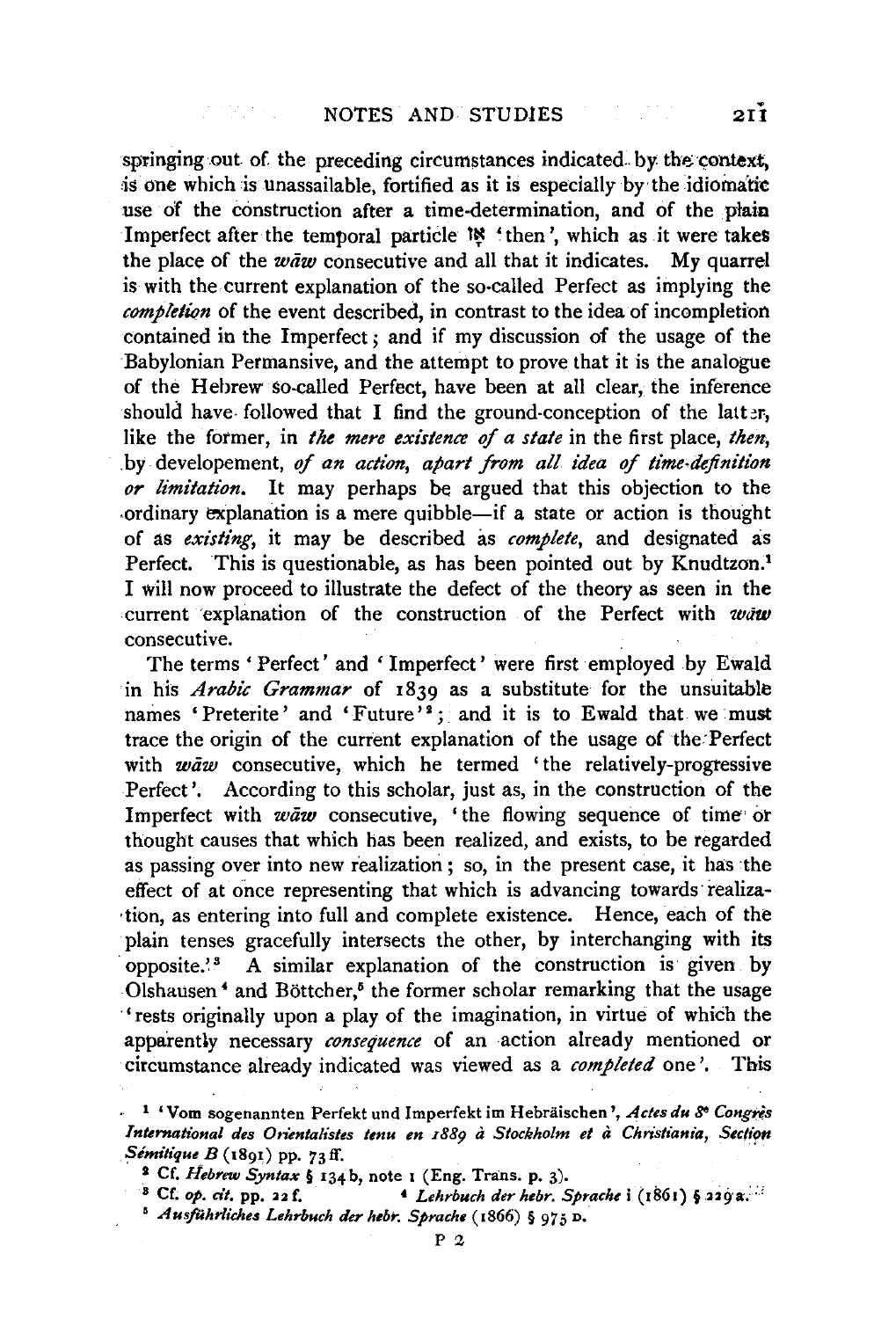## **212** THE JOURNAL OF THEOLOGICAL STUDIES

is accepted by Driver,<sup> $1$ </sup> with the proviso that ' the consciousness of this relation is to be conceived as essentially dependent upon *union* with *waw,* of which union the change of tone (where not hindered from taking place by external or accidental causes) is the inseparable criterion and accompaniment: dissolve this union, and the sense of any special relationship immediately vanishes. In fact, the *waw*  possesses really in this connexion a demonstrative significance, being equivalent to *then* or *so:* in this capacity, by a pointed reference to some preceding verb, it *limits* the\_ possible realization of the action introduced by it to those instances in which it can be treated as a direct consequence of the event thus referred to . . . An action described by this construction 'is regarded, it is true, as completed, but *only with reference to the preceding verb,* only so far as the preceding action necessitates or permits'.

This theory must surely be deemed highly forced and unnatural. In the unfolding of a series of events introduced by the Imperfectlet us say, of a series of future events, this being by far the commonest conception denoted by the tense—the first of which is from its very nature contingent merely and not certain of accomplishment, can it have been thought that the realization of this first event must necessarily lead to the due succession of later developements in the chain so surely that they could be pictured as already complete, supposing that the antecedent link in the chain be realized? An event which is dependent upon a future contingency is naturally pictured as more and not less contingent than its antecedent, inasmuch as the chances against its realization are inevitably increased; and the longer the chain of events, the less is the likelihood that each successive event will be realized as it is pictured. If, however, we eliminate the idea of *completion* from the so-called Perfect tense, and substitute that of mere *existence,* the difficulty seems to be solved. Take such a sentence as תַּלְךָ וְעָמַדְתָּ וְקַרָאתָ 'Thou shalt go, and shalt stand, and shalt cry ', and you have no ground for asserting that the *standing* and the *crying* musr necessarily follow supposing that the hypothetical *going* takes place. But if ~tcl~1 J;l1~1!1 imply no more in their original conception than 'and thou standing, and thou crying', then that which is predicated is wholly vague, as we naturally expect it to be. The conception, in fact, is not much more definite than that which would be implied by the use of the Infinitive Absolute 'עֲלֹוּ 'and standing and crying', the only difference being that it gains a little more definiteness through specification of the actor.

If, then, we reject the name 'Perfect' as unsuitable to express the underlying conception of the tense, the question arises as to what name

1 *Hebrew Tenses* § 108.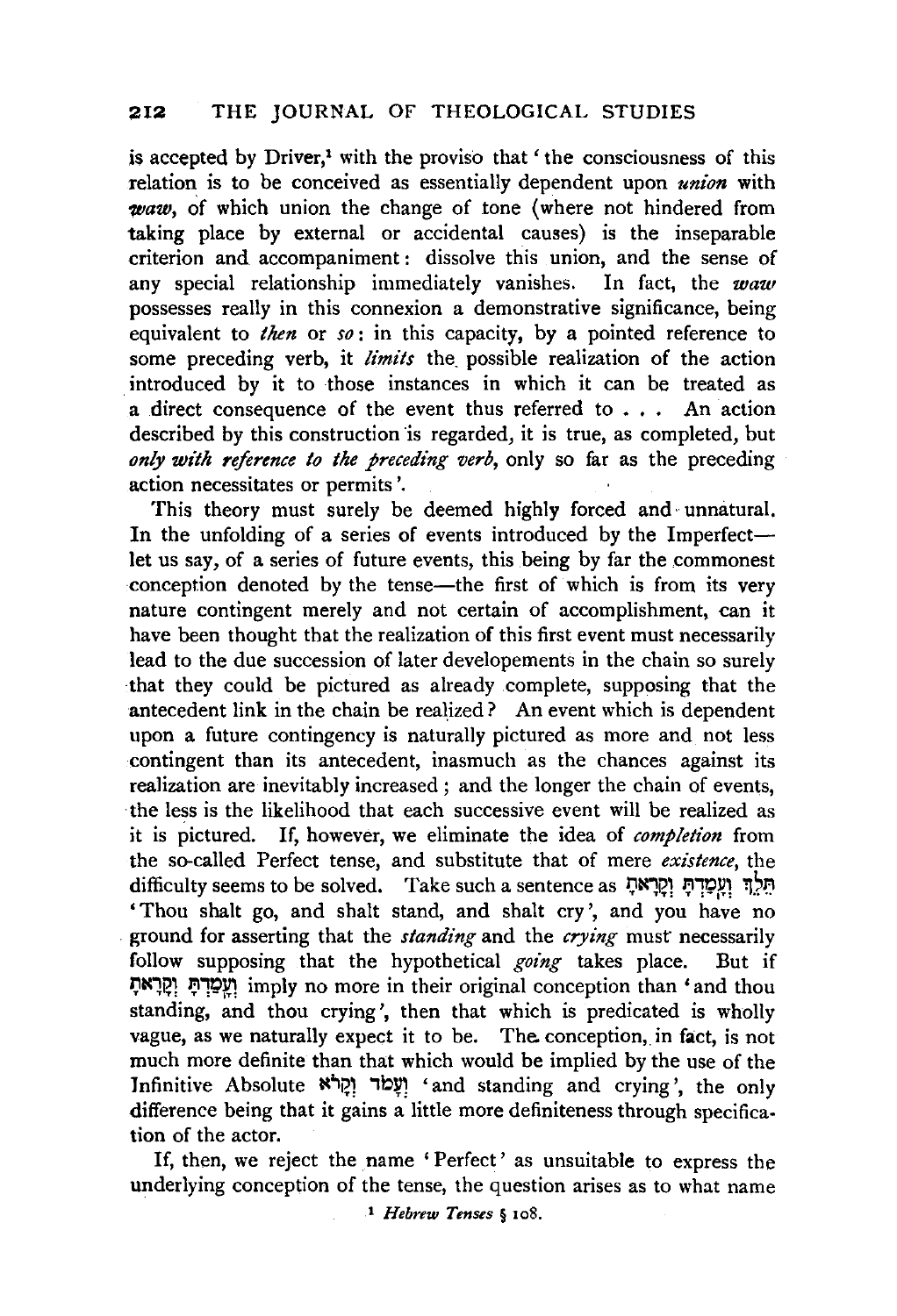we can substitute as better expressing the dominant idea. The name 'Permansive ', though suitable enough for the tense as we find it in Babylonian, is hardly comprehensive enough to include the further developements which we find in Hebrew and other Semitic languages. Knudtzon speaks of the tense as 'Vorliegendes ', and offers somewhat tentatively the name 'Factum'.<sup>1</sup> Without having recourse to so vague a Latin title, we may conclude that the natural designation of a tense which merely predicates the existence of a state or action apart from all idea of time-limitation or definition is *Aorist,* and there seems no reason why this designation should not be adopted. The name has actually been offered in a very brief discussion of the Hebrew Tenses by Prof. W. G. Ballantine which appeared in *Hebraica* ii, Oct. x885, pp. 53-55-a discussion which, though it seems to have been ignored by later writers, yet appears to me to get to the root of the question in · a surprisingly clear-headed manner, and that without recourse to comparison of the Babylonian usage. According to this scholar, there are in Hebrew two tenses, the *Aorist* and the *Subsequent,* answering respectively to the Perfect and Imperfect as commonly defined. 'The Aorist Tense expresses the mere predication of a fact. It asserts the occurrence of the action signified by the verb, without connotation of the time of that occurrence.' 'The Subsequent Tense connotes the act predicated as following upon or arising out of a known act or situation of affairs.' In my opinion this summary description of the functions of the two tenses could hardly be bettered.

The reason for the prevalence of Perfects of the form middle *a* (katal) in all Semitic languages except Babylonian is naturally to be associated with the growth of the active significance in the usage of this tense. The vowels *i* and *u* denoting, primarily, *state* in the Permansive, the form with  $a$  was adopted to differentiate the active idea, when that came to be developed. The  $a$  form  $katal$  as employed with this significance was not, however, a new creation. It is the form which was already in use in the Present  $ik\acute{a}tal$  (we may grant this much to the theory of Barth), and (with lengthened vowel) in the Infinitive hatalu.

As for the two forms *ikatal* and *iktul*, which we know respectively as the Present and Preterite in Babylonian, it can hardly be doubted that they were originally one. The Ethiopic Indicative *yekatel*, Subjunctive vektel, have often been compared. The identity of Ethiopic vekatel (which stands probably for an original  $y\check{e}$ *katal*, the  $\check{a}$  being dulled to  $\check{e}$ in the toneless syllable) with Babylonian *ikatal* can hardly be an accidental phenomenon, but must rather be taken as evidence for the antiquity of this form as belonging to the Semitic parent-language.<sup>3</sup> Now in Ethiopic *yě, těl* is clearly a contraction of *yě kátěl*, which has <sup>1</sup> *op. cit.* p. 74. <sup>2</sup> Cf. Haupt *op. cit. JRAS.* p. 246.